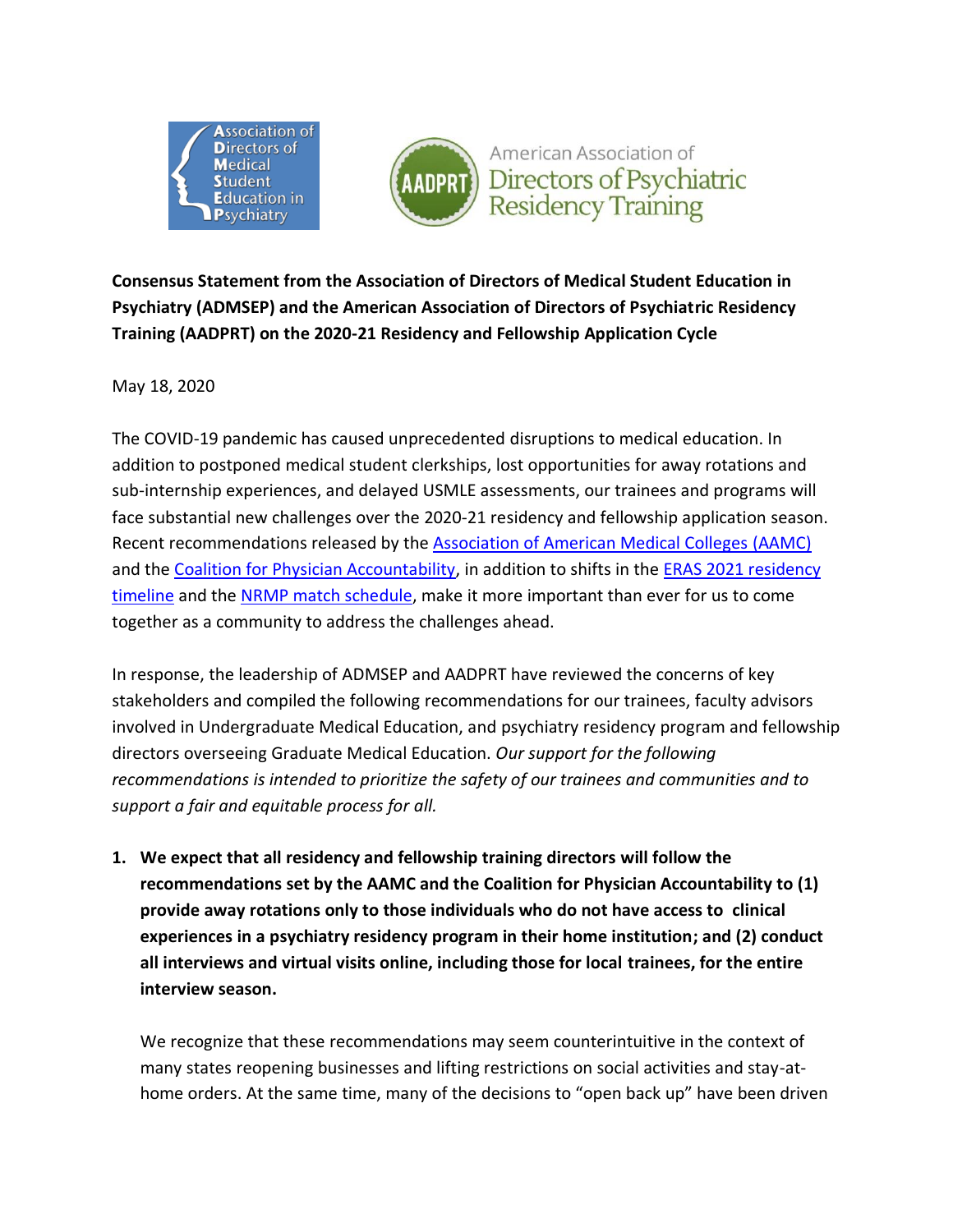by the devastating economic impact of this crisis, and not by substantial improvement in the public health risk. Public health experts continue to warn of the potential for new surges in COVID-19 infections in the months ahead, and a possible "second wave" with the start of the flu season this fall.

In-person interviews are understandably more desirable. However, as noted by other [medical specialty groups,](https://students-residents.aamc.org/applying-residency/article/specialty-response-covid-19/) the impact of COVID-19 has varied considerably from region to region, disproportionally affecting students and programs in certain geographic locations. While some trainees may feel comfortable traveling, this may be unadvisable or impossible for others. Similarly, it may not be advisable for applicants to travel to certain hard-hit areas.

To help navigate this new landscape, the AAMC has developed several resources that may be useful to programs and applicants:

- [The AAMC Guide for Applicants Preparing for Virtual Interviews](https://www.aamc.org/system/files/2020-05/Virtual_Interview_Tips_for_Applicants_05072020_1.pdf)
- [The AAMC Virtual Interviews: Tips for Program Directors](https://www.aamc.org/system/files/2020-05/Virtual_Interview_Tips_for_Program_Directors_05072020_1.pdf)

There are many ways programs can continue to showcase their programs including video tours of training sites, opportunities for students to sit in on virtual resident didactics, and virtual platforms to chat with current trainees. We recommend that programs communicate with their Graduate Medical Education offices to work together with other training programs, allowing for shared resources in video creation and brainstorming ideas about connecting to applicants virtually.

## **2. We recommend that faculty advisors work closely with students and encourage them to use the "[Apply Smart](https://students-residents.aamc.org/applying-residency/filteredresult/apply-smart-data-consider-when-applying-residency/)" data and reference A [Roadmap to Psychiatric Residency](https://www.psychiatry.org/residents-medical-students/medical-students/apply-for-psychiatric-residency) when considering the number of residency programs trainees should apply to.**

For many candidates, travel costs have been a rate limiting step in the number of programs they can apply to or interview with. We anticipate that offering online, virtual interviews will take a substantial portion of cost out of the equation when applicants are considering how many programs to apply to. This offers a huge advantage in leveling the playing field for those students facing enormous student loans and economic hardships.

At the same time, there has been a steady increase in the number of applications to psychiatry residency programs over the past several years. In contrast to AAMC "Apply Smart" recommendations, U.S. and Canadian graduates applied to 53 programs on average last year according to [data collected in ERAS.](https://www.aamc.org/eras-statistics-2019) This is nearly double the rate reported just five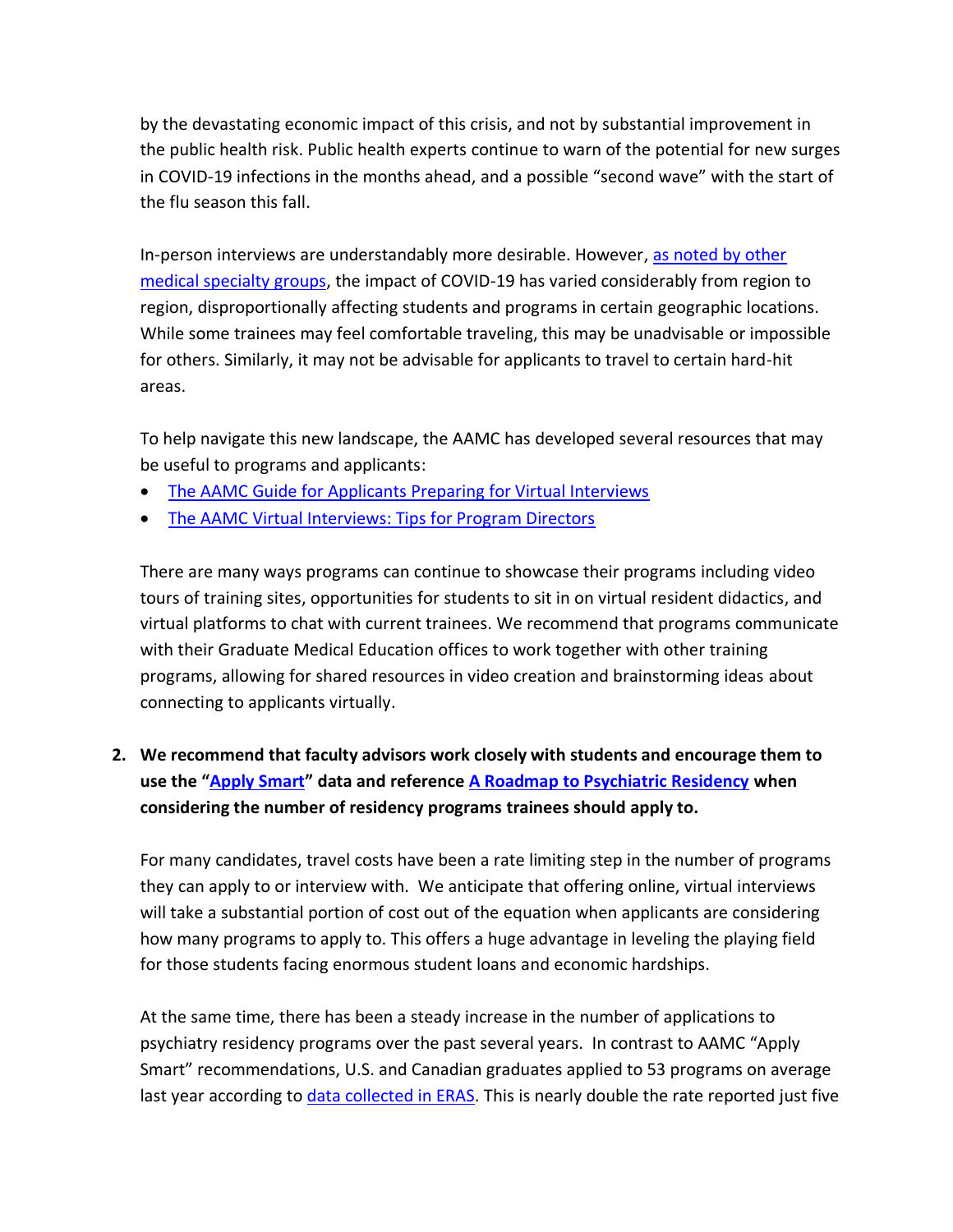years ago. While psychiatry training is becoming more competitive, applying to more programs does not appear to confer a significant advantage. [Based upon data from 2019,](https://students-residents.aamc.org/applying-residency/filteredresult/apply-smart-data-consider-when-applying-residency/) there was very little advantage to applying to more than 15 programs for those applicants with USMLE step 1 scores above 208.

We anticipate that with the lack of travel costs and time involved in residency interviews, students may then apply to even more programs. We advocate for those serving as faculty advisors to educate themselves and students on the available data and resources for applying to programs (such as the AAMC Apply Smart Data and A Roadmap to Psychiatric Residency). *We strongly urge the NRMP to consider implementing processes that encourage students to make more judicious application decisions.*

**3. We recommend programs require only one psychiatry-specific letter among the letters of recommendation submitted. We recommend that programs do not require Step 2 results to be completed at the time of the initial application review.** 

While the delay in the ERAS timeline is specifically intended to give medical students an opportunity to catch up on missed or delayed rotations, we anticipate that these modified experiences may affect their ability to obtain strong letters of recommendation. Programs should reduce their requirement to one letter from a psychiatric supervisor/mentor and to accept letters of recommendation from other rotation experiences as surrogates. Given the postponement of USMLE Step 2 CK and CS exams thus far in 2020, we recommend programs suspend requirements for Step 2 results to be completed by the time of their initial application review and interview offer.

We encourage programs to continue to conduct [holistic reviews](https://www.aamc.org/services/member-capacity-building/holistic-review) of candidates as this is more likely to lead to the best outcomes for applicants and programs. As application numbers increase significantly, programs may resort to algorithms for filtering candidates and may not be able to provide the kind of holistic review each applicant deserves. The compressed timeline for this year's interview season will further complicate this problem. As noted above, it behooves the entire applicant pool to apply to those programs that are the best "fit."

**4. We strongly recommend that programs only offer the number of interview spots they have available. Programs should then allow 72 hours for students to respond to an interview offer.**